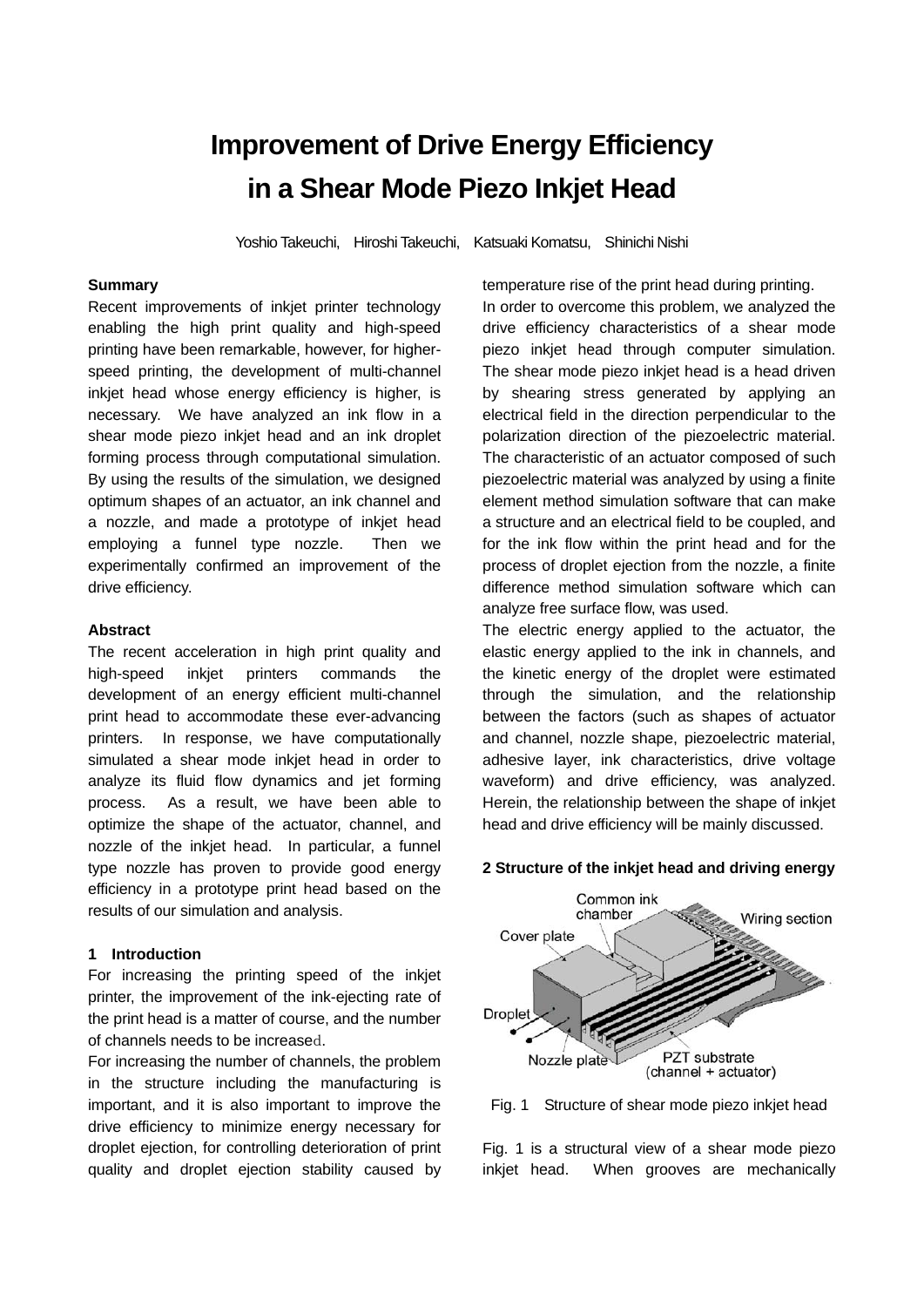formed in a PZT (lead zirconate titanate) substrate, channels and actuators which are walls of channels are formed. A cover plate is bonded on the upper surface of the walls, and a nozzle plate is bonded on the front surface of the substrate, and the ink is fed into the channels.



Fig. 2 PZT actuator (cross section)

A sectional view of the actuator that is cut at a right angle to the flow direction of channel is shown in Fig. 2. When an electrical field is applied in the direction orthogonal to the polarization direction of the PZT, actuators are deformed, and the ink in the channel is pressurized. When the pressure wave generated in the channel is reflected between nozzles and the common ink chamber, and resonated, the pressure applied to the nozzle change in time, and an ink droplet is ejected.



Fig. 3 Droplet ejection process

A result of the simulated droplet ejection process is shown in Fig. 3. For low voltage drive, the drive waveform shown on the upper part in Fig. 3 is used. When the voltage is changed, pressure generates within the channel, after that, it oscillates at a resonance frequency and gradually attenuates. (middle in Fig. 3). At the time of the rise of voltage

applied in the direction in which the volume of channel is increased, negative pressure is generated. When the negative pressure reaches the peak of the positive pressure after a half period, the voltage is applied in the direction in which the channel volume is decreased, that is, in the reverse polarity to the first rise of the voltage. Then the positive pressure for droplet ejection is reinforced. The result of the simulation of the time change of the pressure in the channel and the process of forming droplet from the nozzle, is shown in the lower part of Fig.  $3<sup>(1)</sup>$ .



Fig. 4 Resonance frequency vs. droplet ejection

For the higher speed and higher print quality, it is necessary to enhance the pressure resonance frequency in the channel. The reason for this is that the droplet volume is inversely proportional to the resonance frequency, as shown by the following expression.

$$
Vd = \pi r^2 \times v/(2 \times f)
$$

Vd: Volume of droplet r: Radius of the nozzle

 v: Velocity of droplet f: Resonance frequency The computation result of the relationship between the resonance frequency of the pressure applied to the nozzle and values of the necessary pressure for constant velocity of a ejected droplet is shown in Fig. 4. When the frequency is increased, the necessary ejection pressure increases rapidly, that is, the drive voltage is increased.

Further, when the number of channels or the drive frequency is increased to improve printing speed and print quality, the generated heat (including the heat generated in the drive circuit) also increase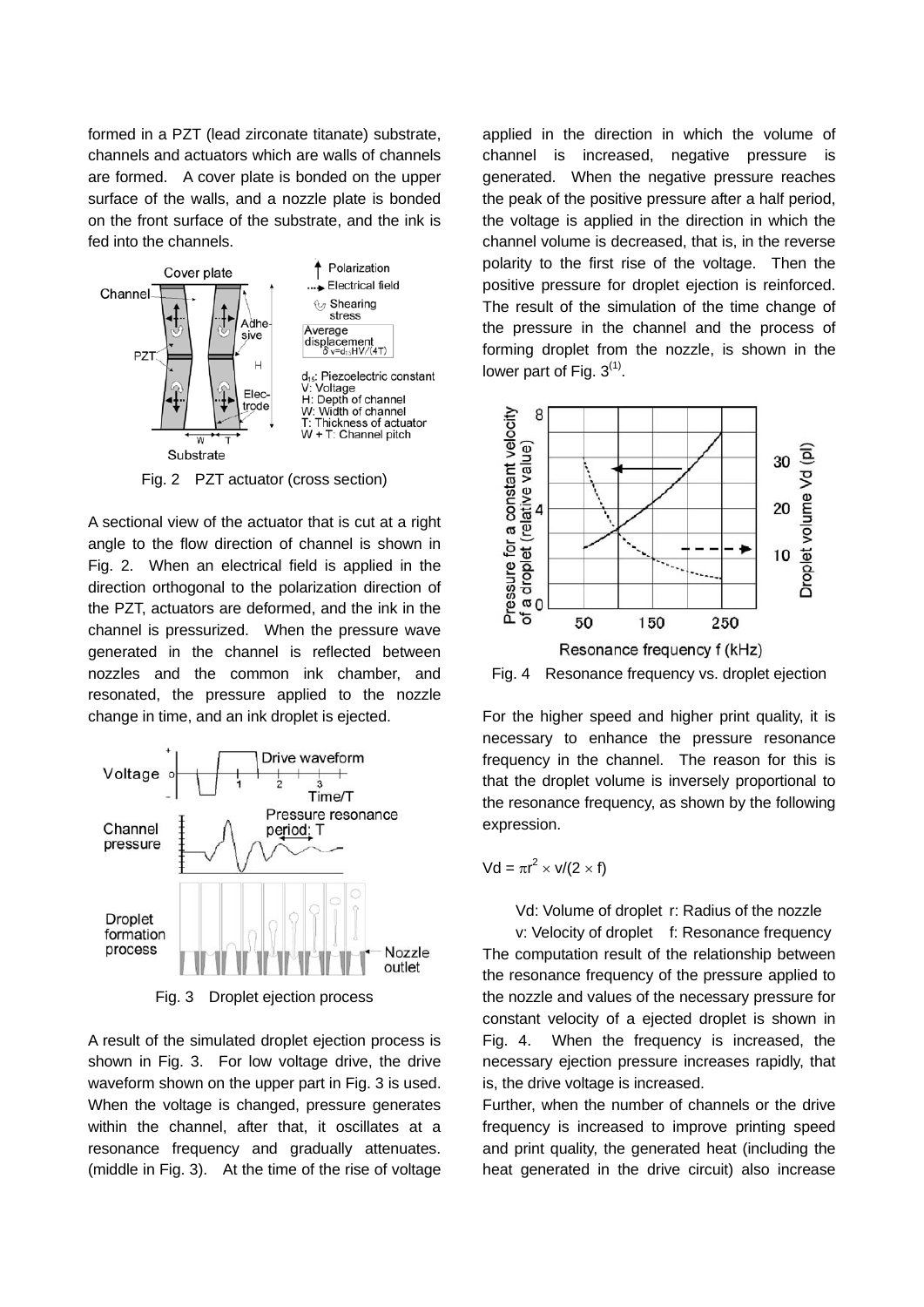rapidly.

Wa =  $(1/2) \times C \times V^2 \times A \times fd \times N$ 

 Wa: Total generated heat, C: Electrostatic capacity of the actuator, V: Drive voltage fd: Drive frequency A: Waveform coefficient N: Number of channels

Some part of this generated heat, namely the heat generated by the dielectric loss of the piezoelectric material forming the actuator, and by the resistance of electrode transfer to the ink in the channel, and causes the ink temperature rise. Because of the short distance between the actuator and the ink, ink temperature rises in a very short time, and changes in ink characteristics cause fluctuations of the droplet velocity and droplet volume, resulting in a decline in print quality. Further, when the temperature rise is remarkable, there is a risk that stable ejection can not be achieved.

# **3 Shape of inkjet head and drive efficiency**

## **3.1 Actuator and ink channel**

A calculated example of the actuator displacement by voltage application is shown on the left side in Fig. 5. The compliance (displacement /force) of the actuator is calculated as a counter pressure displacement by the internal pressure rise on the right side in Fig. 5. The ratio of the compliance of an actuator to the compliance of the ink in the channel is called the compliance ratio (kcr). The compliance ratio shows the ratio of the volume change of the actuator by pressure difference between the channels to the volume change of pressurized ink in channel.



Fig. 5 Actuator deformation analysis

Pressure P generated in the channel by voltage application can be calculated using the following expression. Herein, λ is a constant determined by the channel drive pattern. The generated pressure is decreased because the actuator is forced back by the rise of internal pressure in the channel.

 $P = 2 \times (\Delta x/W) \times B \times V/(1 + \lambda \times kcr)$ 

Δx: an averaged displacement of the actuator by unit voltage application V: Drive voltage W: Channel width B: Bulk modulus of the ink

The speed of the pressure wave propagating in the channel is also changed depending on the value of the compliance ratio. The reason is that the change of volume of the ink by the channel internal pressure is practically increased by the deformation of the actuator, that is, bulk modulus of the ink is apparently decreased. Therefore, the change of shape also influences on the resonance frequency, then the attention must be paid.

## Propagation speed of pressure wave

$$
C_0 = (B/\rho)^{1/2}/(1 + \lambda \times \text{ker})^{1/2}
$$
  
 
$$
\rho: Density \text{ of ink}
$$

Resonance frequency of pressure wave

$$
f = C_0(1 + \alpha)/4L
$$
  

$$
\alpha
$$
: Shape factor  

$$
L
$$
: Channel length

Since the generated pressure is proportional to the displacement of the actuator, it is essential to design so that the displacement per unit of applied voltage is increased. The relationship between the displacement and the elastic energy applied to the ink is determined by the following expression.

$$
E = (1/2) \times B \times (x/W)^2 \times L \times H \times W
$$

 E: Elastic energy of to the ink x: Average displacement of the actuator

L: Channel length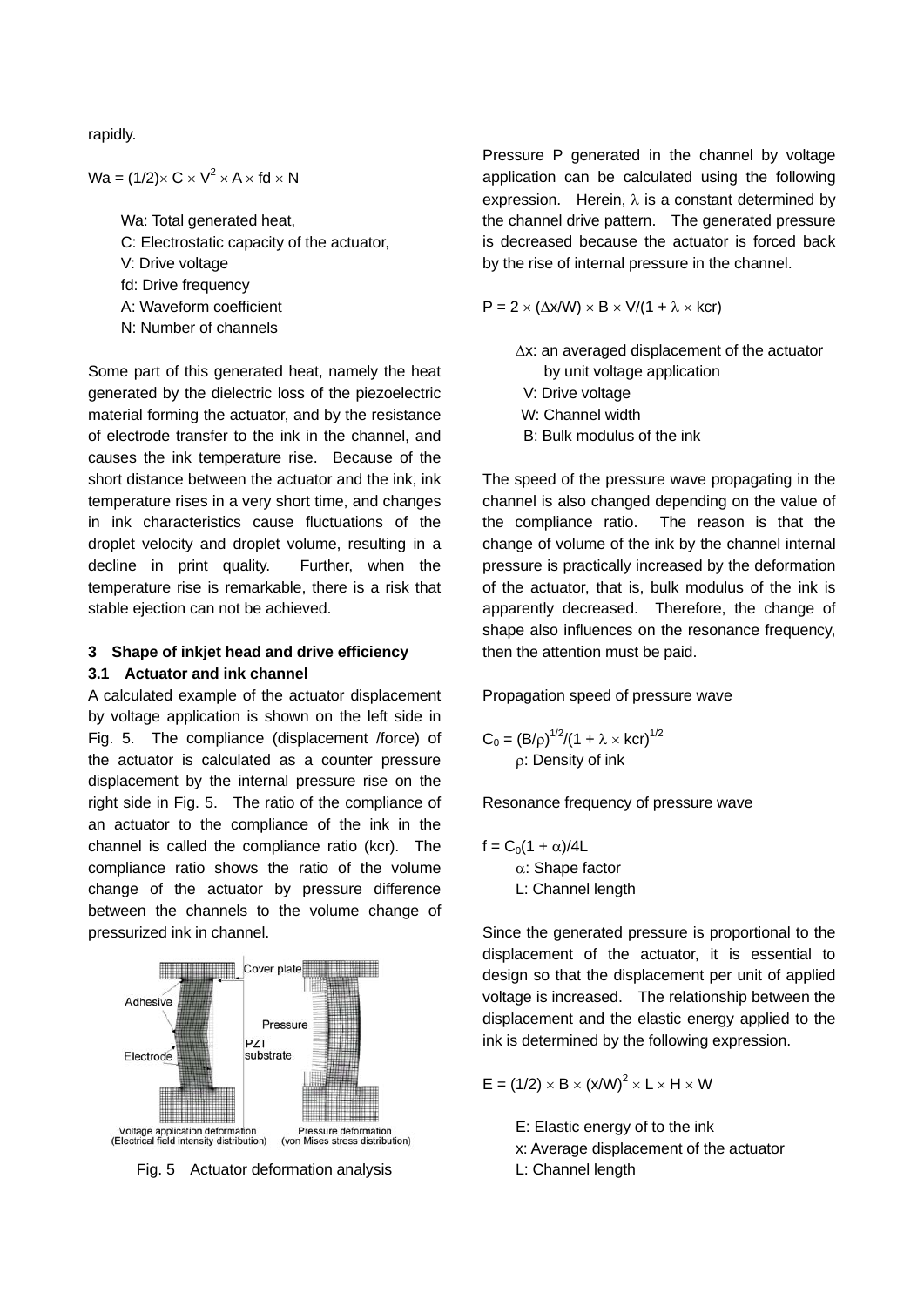W: Channel width H: Channel depth

Further, the relationship between pressure P generated in channel and the energy is expressed by the following expression:



Fig. 6 shows an example to calculate how the ratio of voltage sensitivity and compliance ratio are changed when the channel width is changed under the constant channel pitch (channel width + actuator thickness). When the channel is shallow, even when the channel width increases, the compliance ratio (dashed line) is only slightly increased, then the voltage sensitivity (solid line) does not drop. When the channel depth is increased, the compliance ratio increases rapidly, then the voltage sensitivity drops sharply as the channel width increases. Fig. 7 shows the relationship between channel width and elastic energy in which the channel depth is a parameter. When channel depth is decreased, even when voltage sensitivity is high, the elastic energy is lowered because the section area of the channel is decreased.



Fig. 7 Ink elastic energy vs. channel width

It is important to design the shapes of the actuator and channel so that efficiency of conversion from input electrical energy to ink elastic energy increases. However, it must be realized that the electrostatic capacity of the actuator changes depending on its shape. The electrostatic capacity is proportional to the channel length and to its depth, and is inversely proportional to the thickness of the actuator. Further, the optimum cross sectional shape changes depending on the characteristic of the piezoelectric material (piezoelectric constant, relative dielectric constant, elastic constant), the characteristic of the ink (bulk modulus) or an adhesive layer  $(1)$ . The resonance frequency of the channel is also influenced by the cross sectional shape, however, it is almost inversely proportional to channel length. Fig. 8 shows how the resonance frequency is changed for the channel length.



Fig. 8 Channel length vs. resonance frequency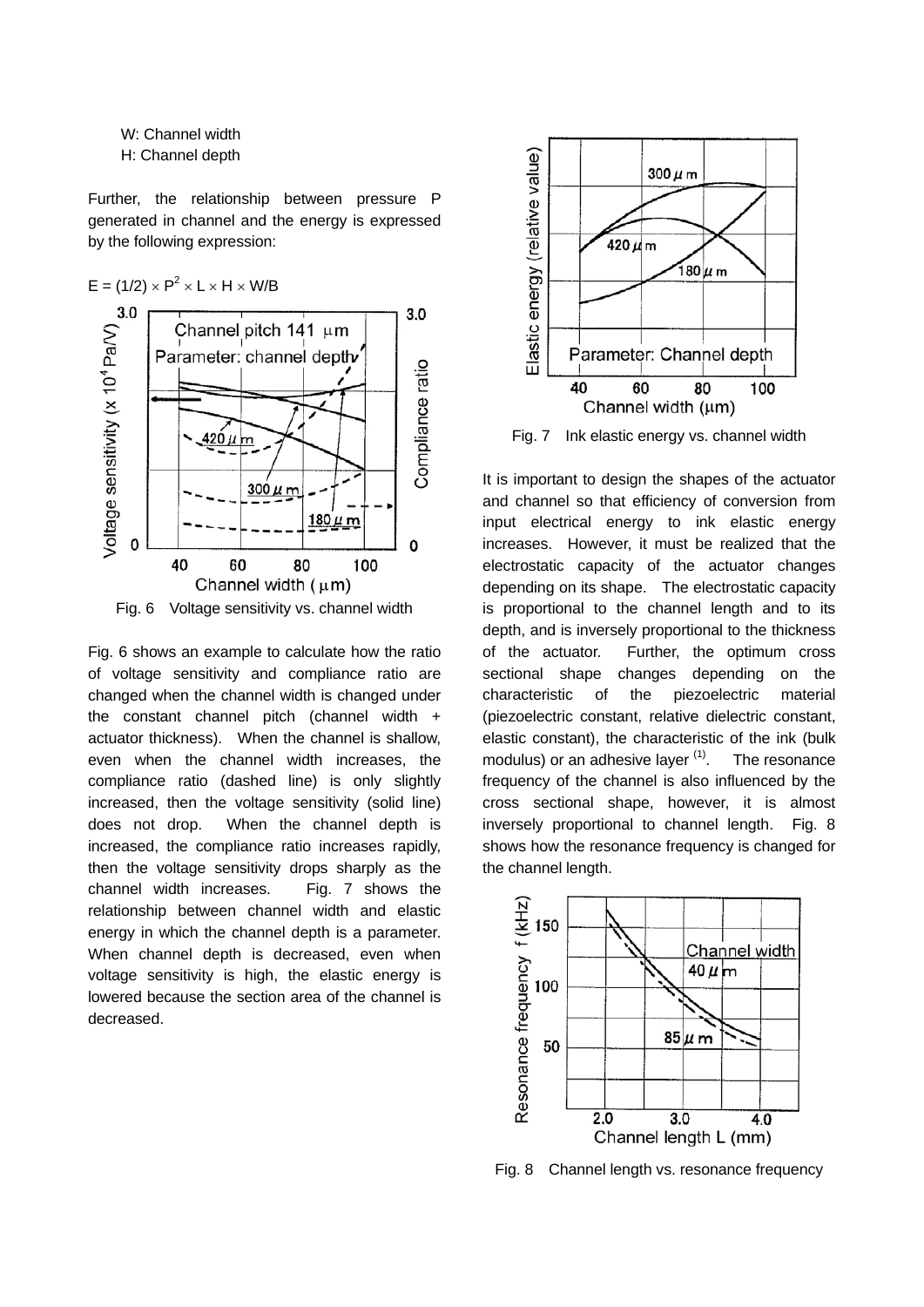# **3.2 Nozzle**

When a nozzle diameter is decreased, the droplet volume decreases, however, the viscous resistance in the nozzle is greatly increased, and the energy loss grows greater. The Fig. 9 shows the relationship between the nozzle diameter and the droplet velocity, in which the ink viscosity is a parameter. In the case where ink viscosity is high, if the nozzle diameter is decreased, a lowering of ink velocity is remarkable. The reason is that velocity down effect of the viscosity is greater than the velocity up effect of the accelerated flow rate by the ratio of cross sectional area of the channel to that of the nozzle.



Fig. 9 Nozzle diameter vs. droplet velocity

Particularly, in the case of high viscosity ink, when resistance of the nozzle is decreased, the increase of ink droplet velocity is large. Fig. 10 shows a change of droplet velocity, in the case of changing the taper angle of nozzle.



Fig. 10 Taper angle vs. droplet velocity

When a nozzle diameter is small, the influence of taper angle is great. In order to reduce nozzle resistance, it is also effective that the length of nozzle is reduced, whereby however, the stiffness of the nozzle plate is also reduced, and the pressure in the channel is lowered by the increase of compliance, and the fluctuation of the jet trajectory increases.

Further, the taper angle can not also be increased, because it affects a jet trajectory accuracy. In addition, viscous resistance of the nozzle largely influences on the ink replenishment time after droplet ejection as well as on attenuation of the pressure wave, and therefore, attention must be paid to the design of nozzles<sup>(1)</sup>.

Enlarged photograph of nozzle cross section (bottom: ink ejecting port)





A funnel type nozzle

A taper type nozzle

Fig. 11 SEM photograph of nozzle cross section

In order to reduce energy loss and to stabilize the jet trajectory, a funnel type nozzle shown on the left side in Fig. 11 shows good characteristics. Fig. 12 is an example in which the droplet velocity was calculated when the nozzle diameter was changed